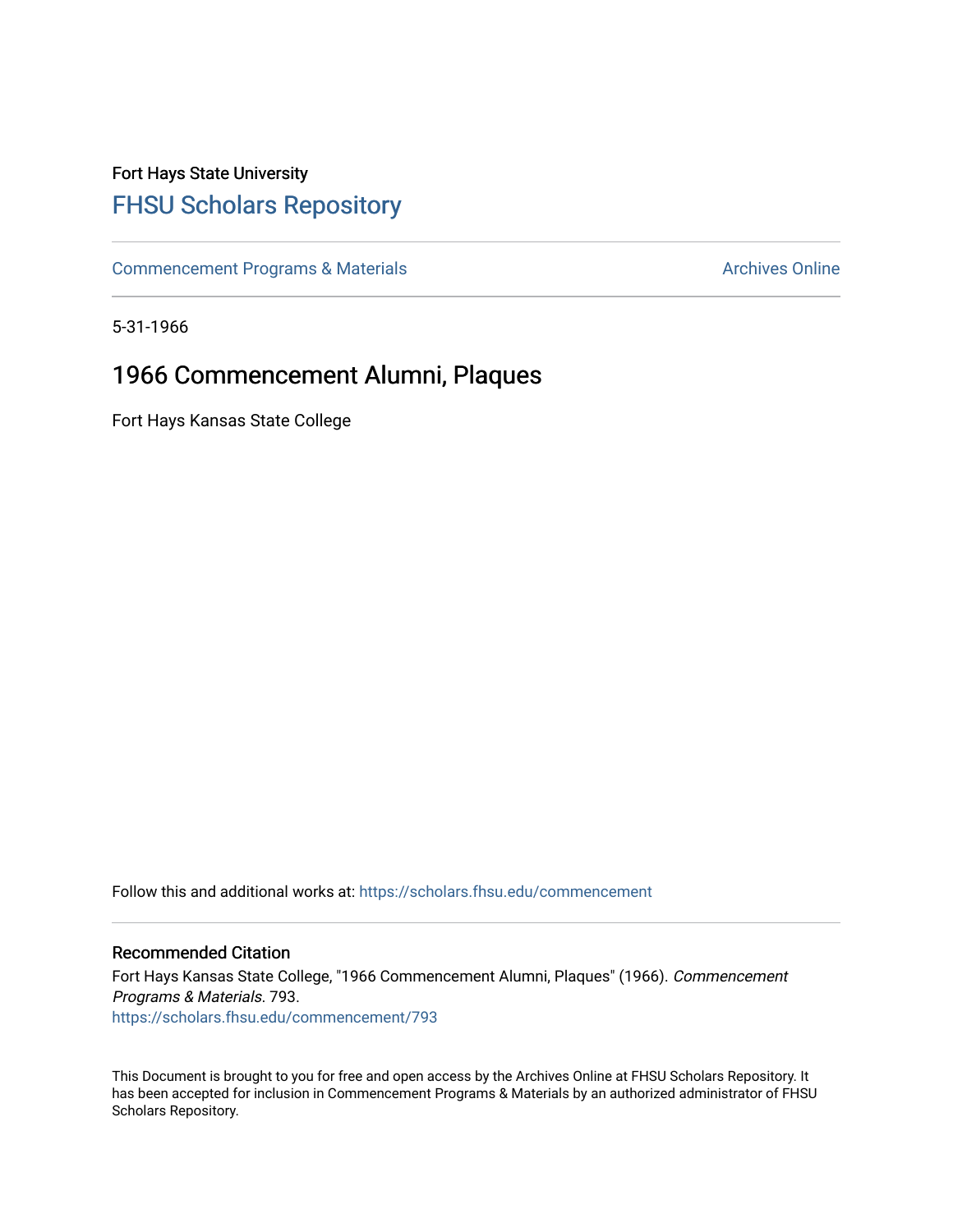Fort Hays Kansas State College **MEMORANDUM Hays, Kansas 67602**  To: Kuhn's Jewelry bate: May 3, 1966 From: Harold A. Stones Subject: plaques (engraving) Block Block Viola c. Ames Vinton D. Carver May 31, 1966 May 31, 1966  $p$ Carl H. Sperry  $\mathcal{S}$ Carl H. Sperry <sup>33</sup> Seriet ç. 30 *Signed:*   $\mathbf{Date:}$ REPLY:

*Signed:* 

Originator sends parts 1 and 3; recipient returns part 3 with reply.